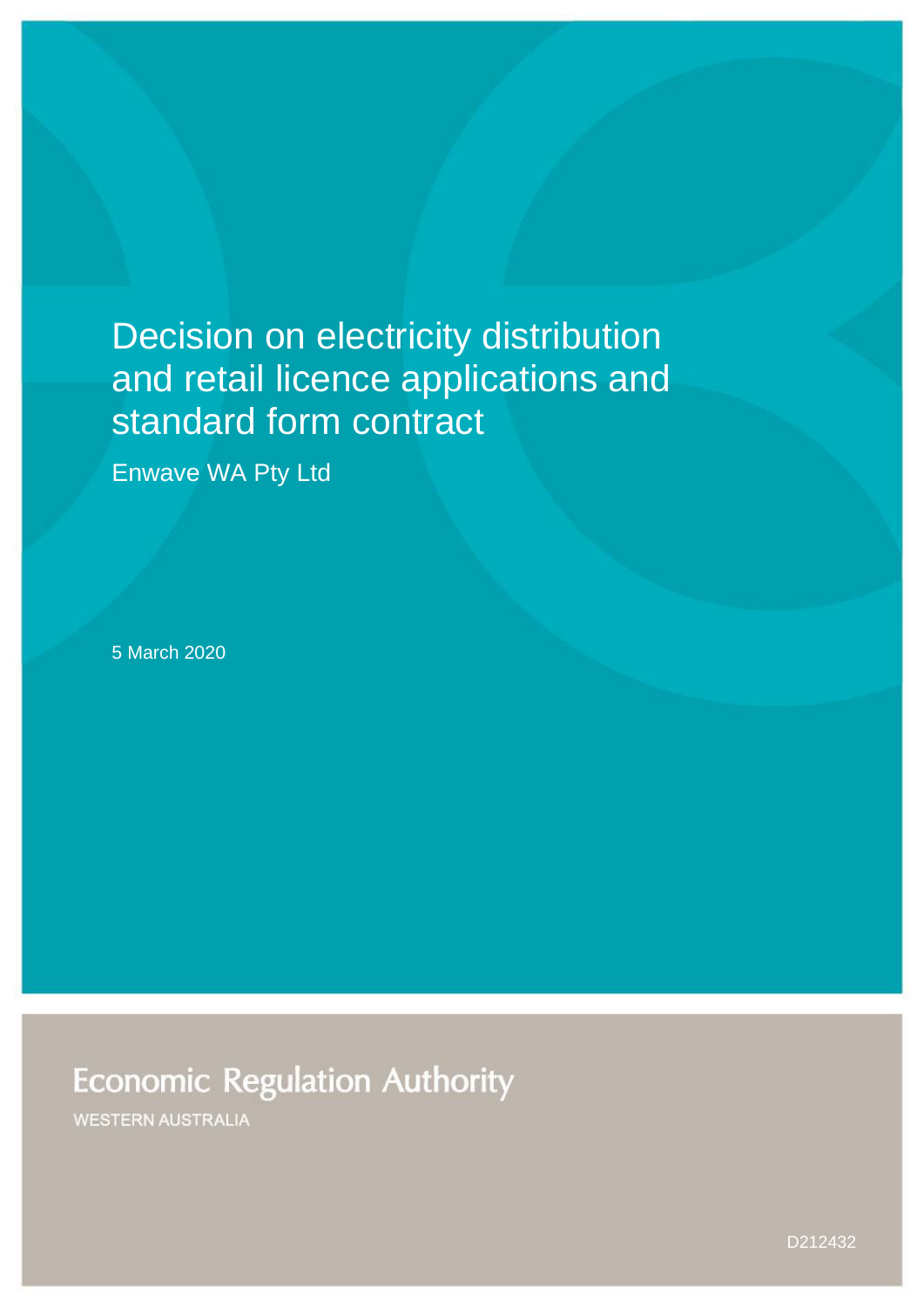### **Economic Regulation Authority**

Level 4, Albert Facey House

469 Wellington Street, Perth WA 6000

**Telephone** 08 6557 7900

**Email** info@erawa.com.au

**Website** www.erawa.com.au

This document can also be made available in alternative formats on request.

National Relay Service TTY: 13 36 77

© 2020 Economic Regulation Authority. All rights reserved. This material may be reproduced in whole or in part provided the source is acknowledged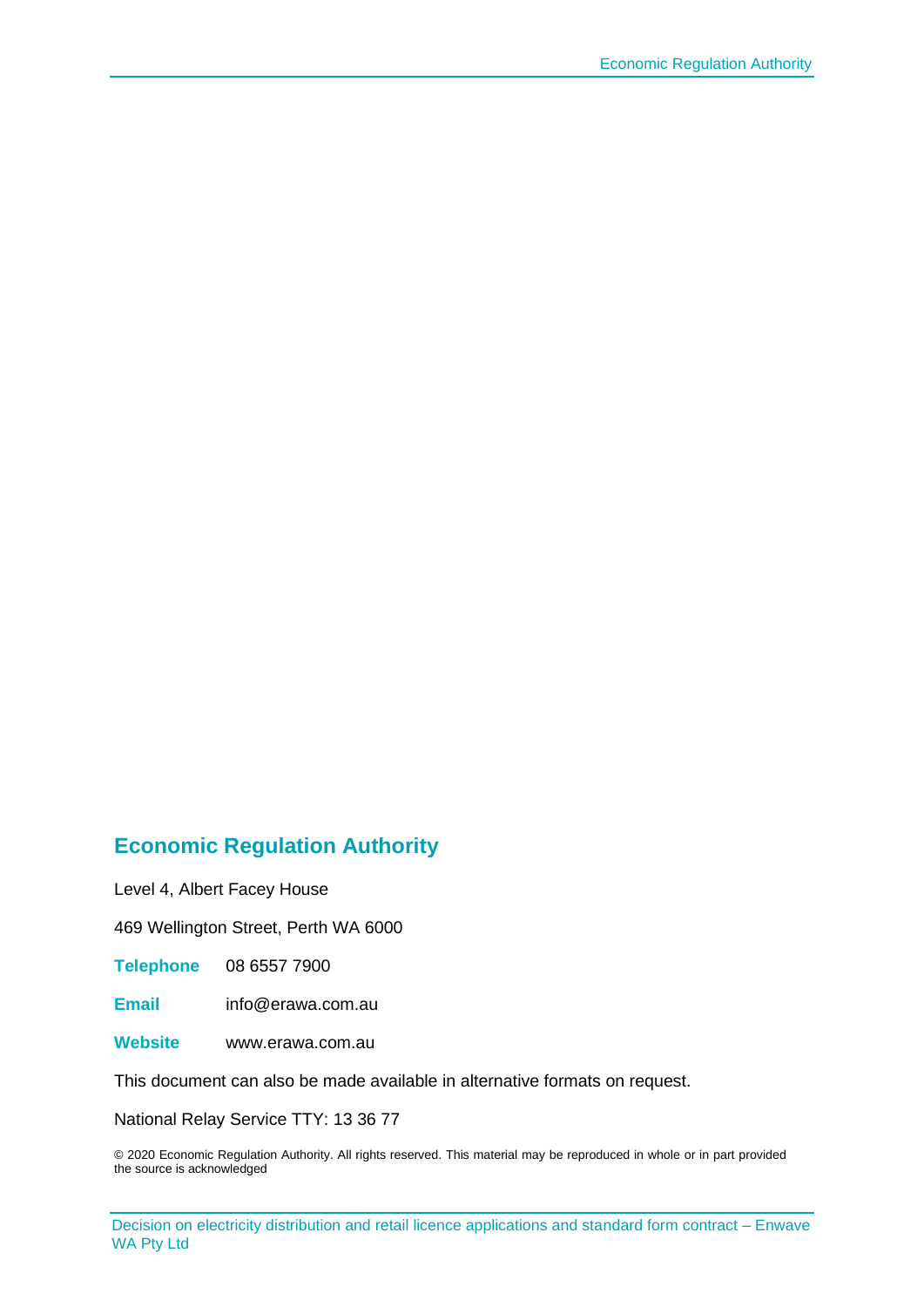## **Contents**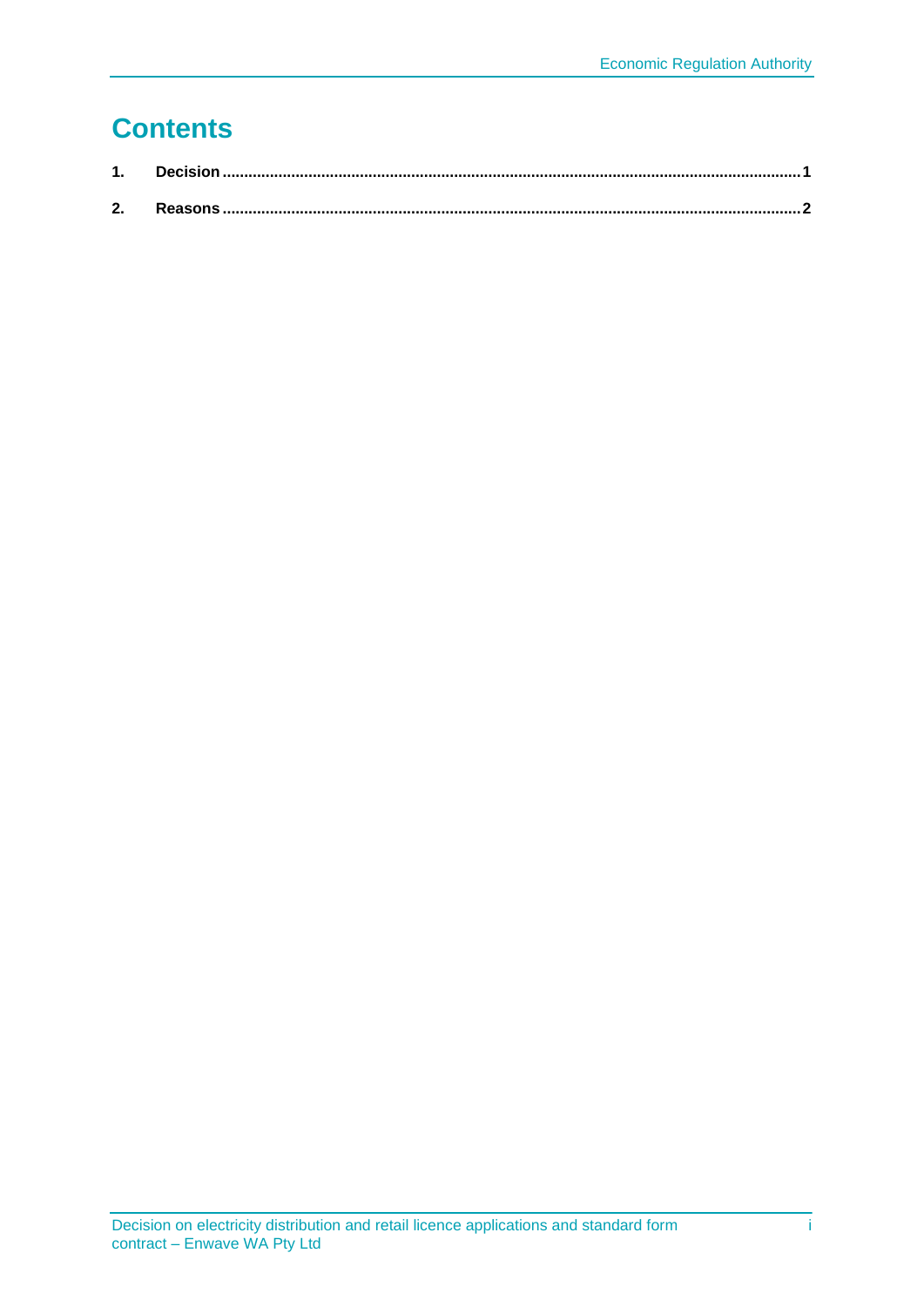### <span id="page-3-0"></span>**Decision**

- 1. Pursuant to section 51 of the *Electricity Industry Act 2004* (Electricity Act), the Economic Regulation Authority approves Enwave WA Pty Ltd's standard form contract for the sale of electricity to small use customers.<sup>1</sup>
- 2. Pursuant to sections 9 and 19 of the Electricity Act, the ERA grants Enwave WA electricity distribution licence EDL7 and electricity retail licence ERL28. ERL28 permits Enwave WA to supply electricity to small use customers.
- 3. The grant of EDL7 is subject to and in accordance with the terms and conditions in the licence for a period of 30 years.
- 4. The grant of ERL28 is subject to and in accordance with the terms and conditions in the licence for a period of 15 years.

<sup>1</sup> A small use customer consumes no more than 160 megawatt-hours of electricity per year.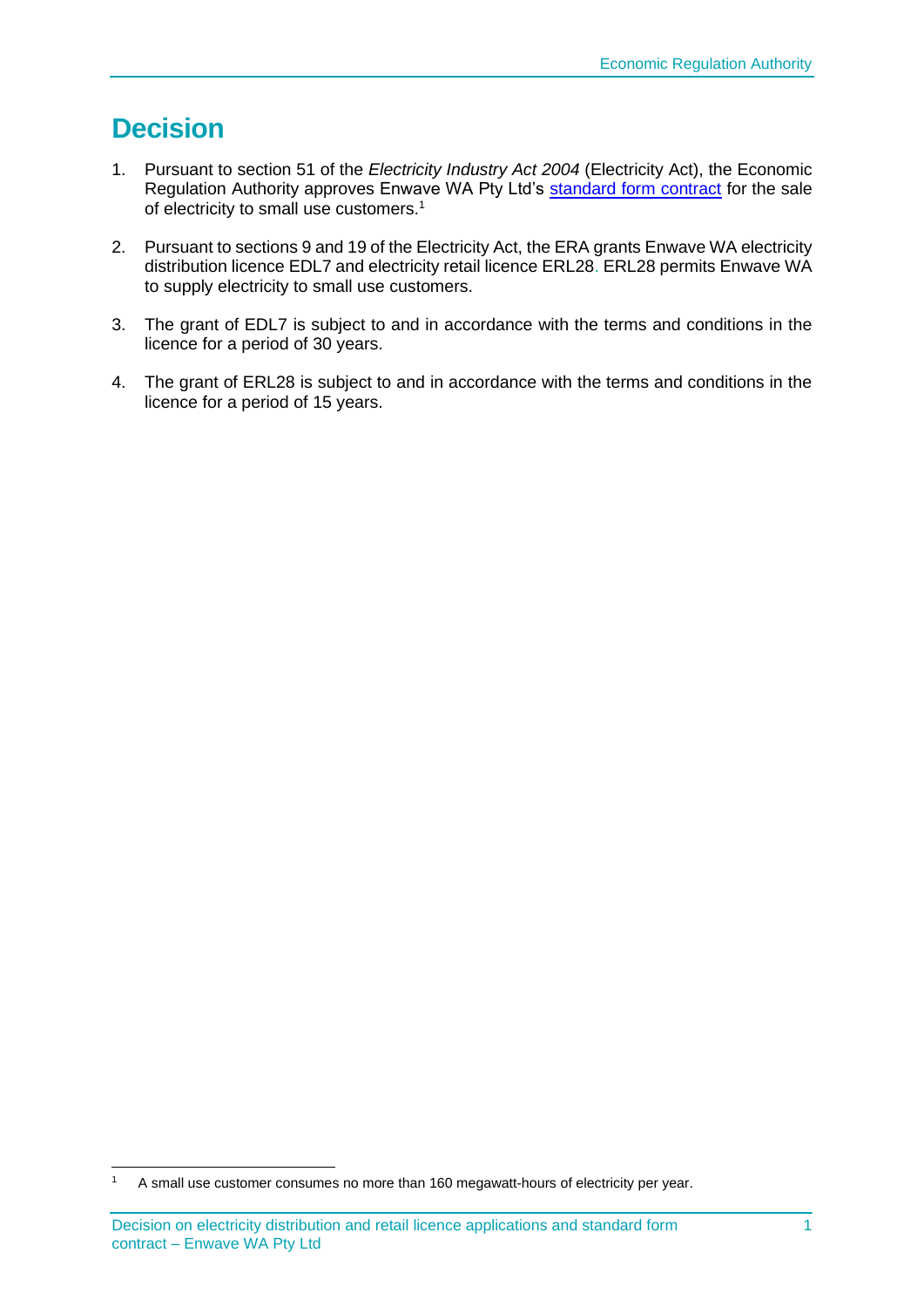### <span id="page-4-0"></span>**Reasons**

#### **Licence**

- 5. On 5 December 2019, Enwave WA [applied](http://www.erawa.com.au/cproot/20858/2/Combined-Licence-Application-Summary-for-Publication---EDL007-ERL028---Enwave-WA-Pty-Ltd.PDF) for an electricity distribution licence to operate a microgrid for Lot 600 in Peel Business Park and an electricity retail licence to sell electricity to commercial and industrial customers connected to the microgrid.
- 6. DevelopmentWA is developing Peel Business Park and appointed Enwave WA to operate the microgrid.<sup>2</sup>

#### **Standard form contract**

- 7. As it applied for a retail licence to supply small use customers, Enwave WA submitted a draft standard form contract with its retail licence application. Section 50 of the Electricity Act provides that the ERA must not grant a retail licence unless the ERA has approved the standard form contract under which the applicant will supply electricity to small use customers pursuant to the licence.
- 8. On 4 February 2020, the ERA undertook public consultation on the draft standard form contract. The period for submissions closed on 24 February 2020. The ERA did not receive any submissions.
- 9. Under the Electricity Act, the ERA must not approve a standard form contract if it considers that the contract will not meet the requirements of the Act, the relevant regulations, any other written law, or any term, condition or provision of the electricity retail licence.
- 10. The ERA considers that the standard form contract meets the relevant regulatory requirements.

#### **Public consultation**

11. On 10 December 2019, the ERA sought public comment on the licence applications. The ERA did not receive any submissions.

#### **Financial and technical assessments**

- 12. Under section 19(1) of the Electricity Act, the ERA must grant a licence if it is satisfied that the applicant:
	- has and is likely to retain.

or

will acquire within a reasonable timeframe, and is then likely to retain.

the financial and technical resources to undertake the activities authorised by the licence.

13. The ERA engaged financial and technical consultants to examine the financial and technical ability of Enwave WA to undertake the activities to be authorised by the licences.

<sup>&</sup>lt;sup>2</sup> DevelopmentWA was formed from a merger between Landcorp and the Metropolitan Redevelopment Authority. It is the State Government's central development agency with a portfolio of industrial, commercial and residential projects.

Decision on electricity distribution and retail licence applications and standard form contract – Enwave WA Pty Ltd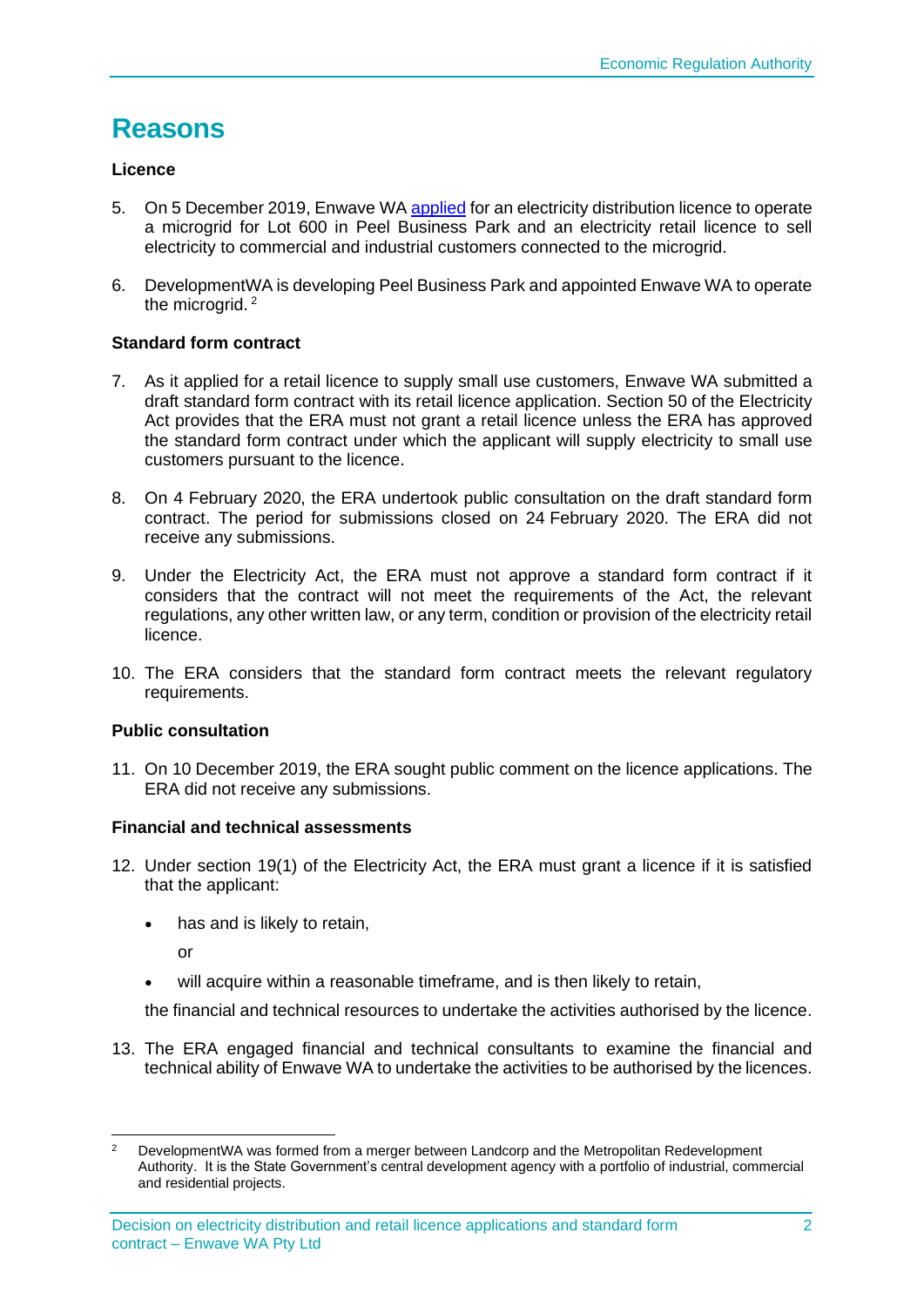- 14. Following the financial assessment of Enwave WA's applications, the financial consultant concluded that Enwave WA complies with the financial requirements of section 19(1) of the Electricity Act. The ERA has considered the financial consultant's report, including the information relied on in the report and the reasons for its conclusion. The ERA agrees with the conclusions in the financial consultant's report for the following reasons:
	- a. Under the agreement between Enwave WA and DevelopmentWA, Enwave WA only needs capital to cover the costs of constructing customer connections and maintaining the microgrid.
	- b. Enwave WA's parent company, Enwave Australia Pty Ltd, is providing financial support to fund the capital and operating costs of Enwave WA's distribution and retail businesses until they become profitable.
	- c. The financial assessment of Enwave Australia's financial position shows it has the capacity to meet Enwave WA's funding needs when required.

Taking the above matters into account, the ERA is satisfied that Enwave WA complies with the financial requirements of section 19(1) of the Electricity Act.

- 15. Following the technical assessment of Enwave WA's applications, the technical consultant concluded that Enwave WA complies with the technical requirements of section 19(1) of the Electricity Act. The ERA has considered the technical consultant's report, including the information relied on in the report and the reasons for its conclusion. The ERA agrees with the conclusions in the technical consultant's report for the following reasons:
	- a. The asset management documents provided in the distribution licence application demonstrate that Enwave WA can operate and maintain the microgrid effectively.
	- b. Enwave WA's parent company, Enwave Australia Pty Ltd, has experience in operating small utility networks, such as electricity microgrids, in other jurisdictions in Australia. Enwave Australia will provide support to Enwave WA to operate the microgrid.
	- c. Enwave WA's retail licence application provides an adequate description of how it will manage customer accounts and information.

Taking the above matters into account, the ERA is satisfied that Enwave WA complies with the technical requirements of section 19(1) of the Electricity Act.

#### **Assessment of public interest –** *Electricity Industry Act 2004*

- 16. Section 9(1) of the Electricity Act states that the ERA must grant a licence if it is satisfied that it would not be contrary to the public interest to do so. In determining whether the grant would not be contrary to the public interest, section 8(5) of the Electricity Act provides that, without limiting the other matters that may be taken into account, matters that are to be taken into account by the Governor in determining whether the making of the order would not be contrary to the public interest are:
	- a. environmental considerations.
	- b. social welfare and equity considerations, including community service obligations.
	- c. economic and regional development, including employment and investment growth.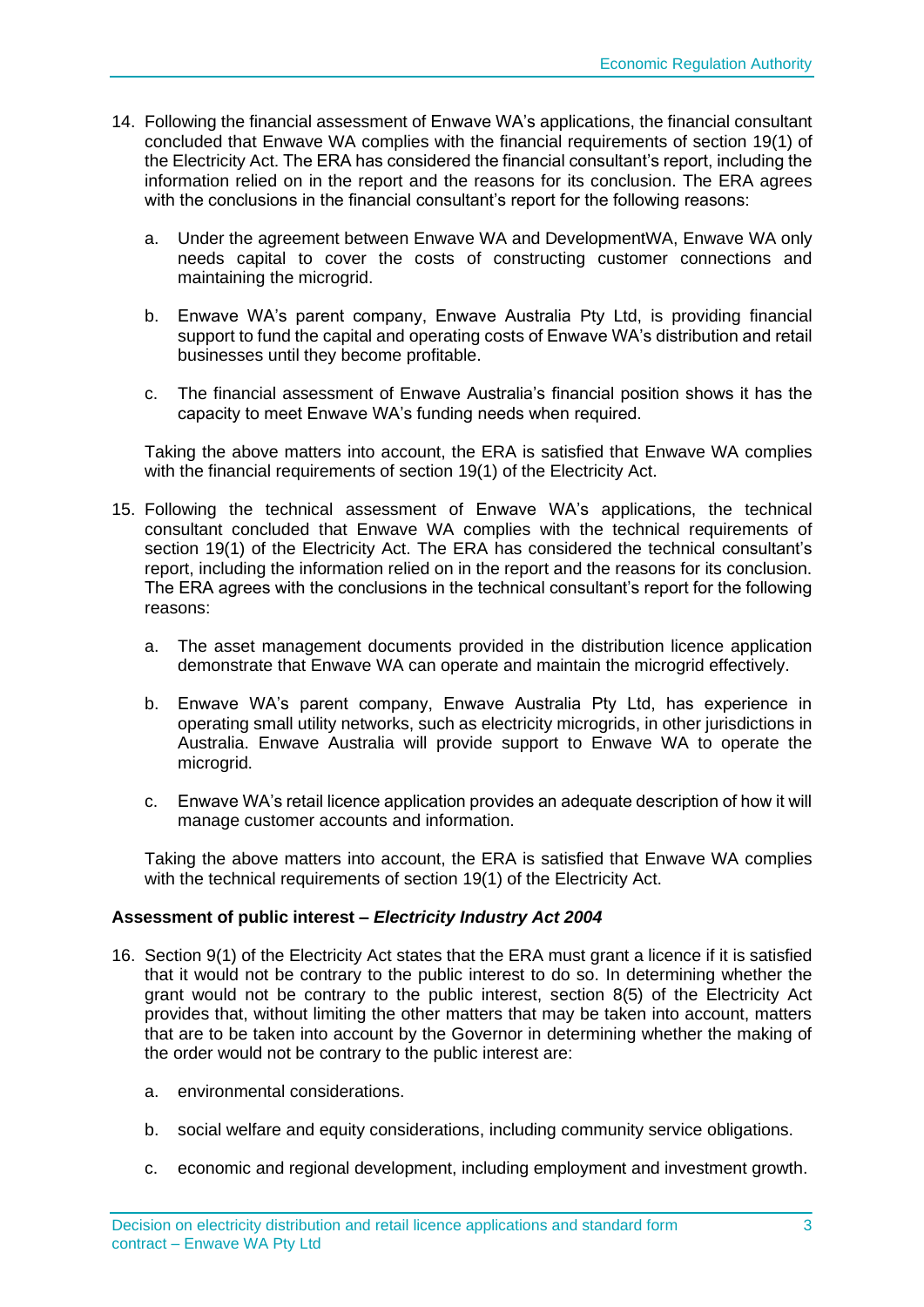- d. the interests of customers generally or of a class of customers.
- e. the interests of any licensee, or applicant for a licence, in respect of the area or areas to which the order, if made, would apply.<sup>3</sup>
- f. the importance of competition in electricity industry markets.
- g. the policy objectives of government in relation to the supply of electricity.

#### **Assessment of public interest –** *Economic Regulation Authority Act 2003*

- 17. The ERA must also have regard to the matters set out in section 26 of the *Economic Regulation Authority Act 2003* (ERA Act):<sup>4</sup>
	- a. the need to promote regulatory outcomes that are in the public interest.
	- b. the long-term interests of consumers in relation to the price, quality and reliability of goods and services provided in relevant markets.
	- c. the long-term interests of consumers in relation to the price, quality and reliability of goods and services provided in relevant markets.
	- d. the need to encourage investment in relevant markets.
	- e. the legitimate business interests of investors and service providers in relevant markets.
	- f. the need to promote competitive and fair market conduct.
	- g. the need to prevent abuse of monopoly or market power.
	- h. the need to promote transparent decision-making processes that involve public consultation.

#### **ERA assessment of public interest**

- 18. The ERA has considered section 9(1) of the Electricity Act, the matters set out in section 8(5) of the Electricity Act, the reports of its financial and technical experts and evidence of Enwave WA's ability to undertake the activities to be authorised by the licences provided with the application.
- 19. In all circumstances, after taking into account the matters in section 8(5) of the Electricity Act and section 26 of the ERA Act, the ERA is satisfied that granting an electricity distribution licence and electricity retail licence to Enwave WA would not be contrary to the public interest. The reasons for this include:

The Governor may, by order, exempt any person or class of persons from all or any of the provisions of section 7(1) to (4) covering the requirement for a licence.

The ERA has discretion as to the weight it gives to each of the matters listed in section 26 of the ERA Act in making its decision on Enwave WA's applications for an electricity distribution licence and electricity retail licence.